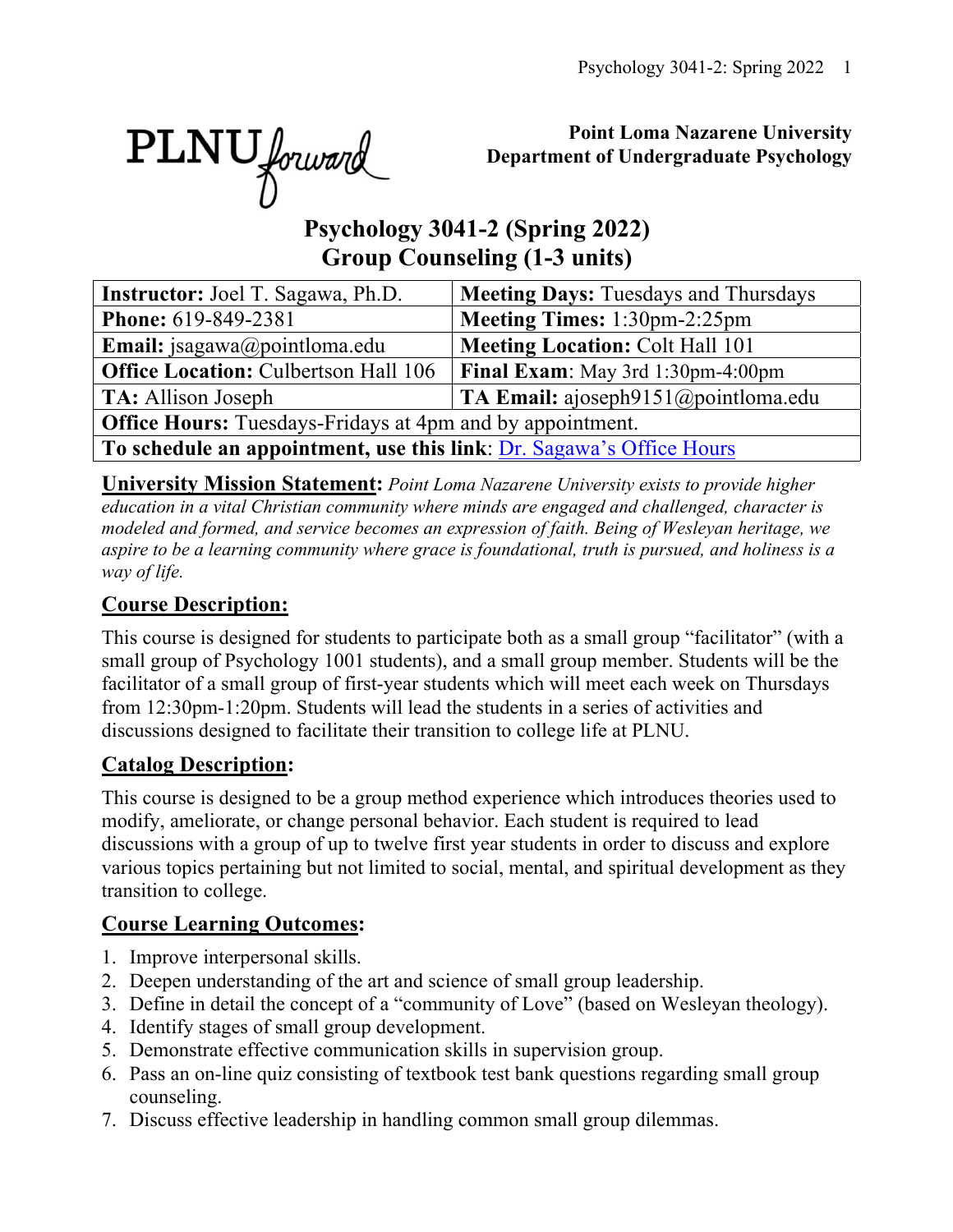8. Plan interactive exercises with their group of first year students.

### **Course Texts (Required):**

Chen, M., & Rybak, C. J. (2004). *Group leadership skills* – 2<sup>nd</sup> edition. Belmont, CA: Brooks/Cole.

### **Course Requirements:**

- 1. Participation: Participation is required and is figured into your final grade.
- 2. Quizzes: Students are expected to read the assigned text and complete all 10 reading quizzes. Descriptions of all quizzes are listed on canvas.
- 3. Reflection Assignments: There will be a total of 10 reflection assignments due throughout the semester. Descriptions of all reflection assignments and grading rubrics are listed on canvas.
- 4. Group Perceptions Paper: Students are required to write a paper in which they will be asked share their observations about the individual group members, their own participation, and the group process. A description of the group perceptions paper and the grading rubric is listed on canvas.
- 5. Final Reflection Paper: In lieu of a final exam, students are required to write a paper in which they will be asked to demonstrate what they have learned about themselves, others, and the process of small group development though this course. A description of the final reflection paper and the grading rubric is listed on canvas.
- 6. Data Entry: Students are expected to enter small group member attendance and indicate the completion of any relevant small group assignments in canvas on a weekly basis. Successful entry of this data into canvas is required and figured into your final grade.

### **Grading:**

| Participation: (200 pts) 40%<br>Quizzes $(100 \text{ pts}) 20\%$ |                                 |                    |                   |                                |                                   | Assignments: $(100 \text{ pts}) 20\%$<br>Papers $(50 \text{ pts}) 10\%$<br>Data Entry $(50 \text{ pts}) 10\%$<br>Total: (500 pts) 100% |                                               |                        |                               |                                                   |  |
|------------------------------------------------------------------|---------------------------------|--------------------|-------------------|--------------------------------|-----------------------------------|----------------------------------------------------------------------------------------------------------------------------------------|-----------------------------------------------|------------------------|-------------------------------|---------------------------------------------------|--|
| Percentage Score                                                 |                                 |                    |                   |                                |                                   |                                                                                                                                        |                                               |                        |                               |                                                   |  |
| $\mathsf{A}$                                                     | $= 93-100\%$<br>$A - = 90-92\%$ | $B+$<br>B<br>$B -$ | $=$<br>$=$<br>$=$ | 88-89%<br>84-87%<br>80-83%     | $C+$<br>$\mathbf C$<br>$C_{\tau}$ |                                                                                                                                        | $= 77 - 79\%$<br>$= 70 - 76\%$<br>$= 65-69\%$ | $D+$<br>D<br>$D-$<br>F | $\!\!\!=\!\!\!$<br>$=$<br>$=$ | 62-64%<br>$= 55-61\%$<br>$50 - 54\%$<br>Below 50% |  |
| Z Score<br>$A = 1.33$<br>$A - = 1$                               |                                 | $B+$<br>B<br>B-    | $=$<br>$=$        | - 0.67<br>$= 0.33$<br>$\theta$ | $C+$<br>$\mathbf C$<br>$C$ -      |                                                                                                                                        | $= -0.33$<br>$= -1$<br>$= -1.33$              | $D+$<br>D<br>D-<br>F   | $= -2$                        | $= -1.67$<br>$= -2.33$<br>$=$ Below -2.33         |  |

## **Course Policies:**

1. Office Hours: Students are free to sign up for any open time during the instructor's office hours by using the link located at the top of this syllabus or using the link located on the homepage of our canvas course. Appointments are generally honored as long as the student provides the instructor with 24 hours advanced notice. In the event that the student does not provide the instructor with 24 hours advanced notice, the instructor may not be available during their office hours as they may need to be away from their office due to other commitments.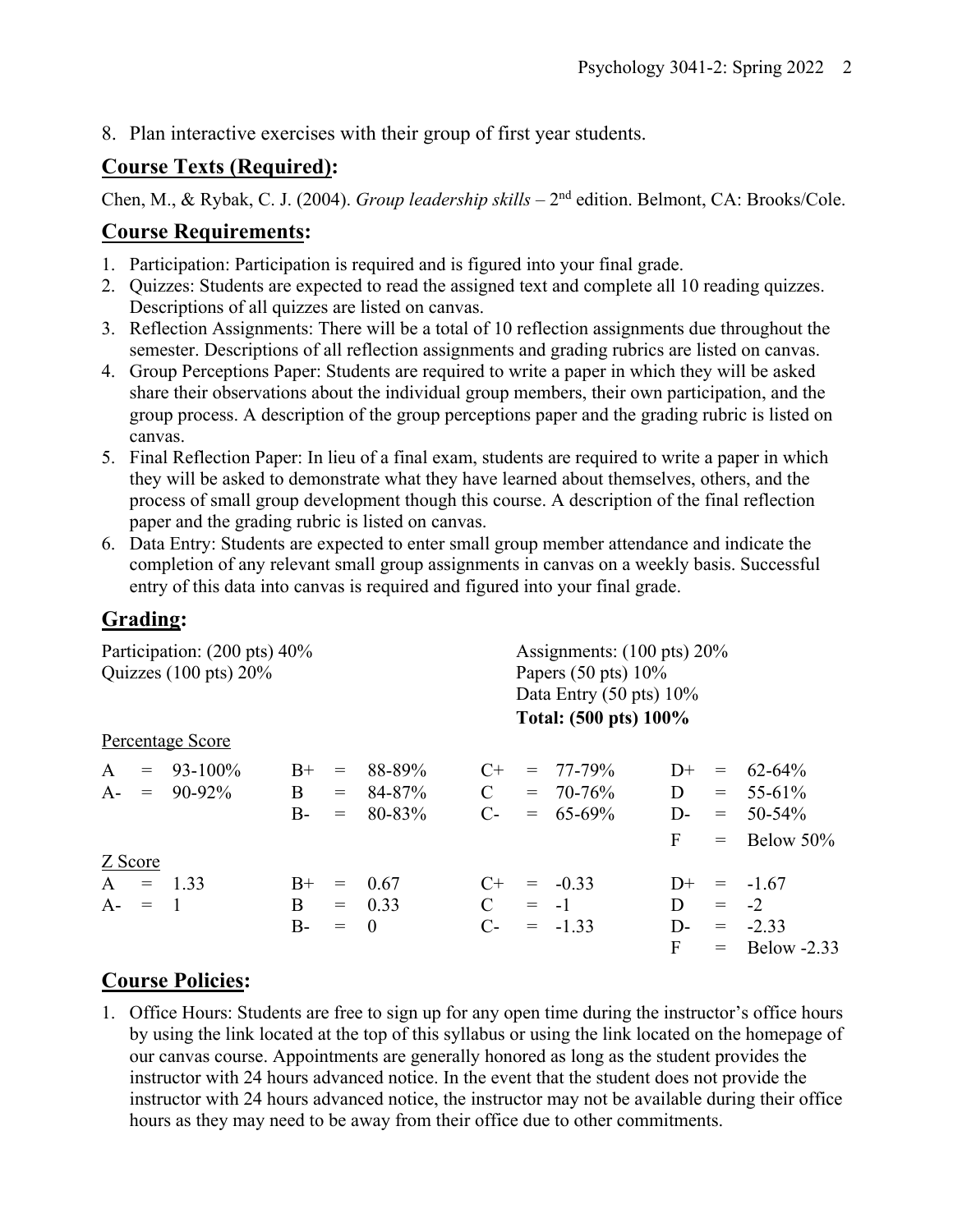- 2. Email: Most often, you will receive a response to your emails from the instructor of this course within 7 days. As there may be times where you encounter a delayed response from your instructor over email, students are encouraged to schedule a time to speak with their instructor during the instructor's office hours and to use these office hours as a primary means of communication. In the event that a student has a logistical question (e.g., where to find an assignment, when an assignment is due, how to submit an assignment, etc.), students are encouraged to contact the TA for this course, as they are likely to respond to your email in a more expedient manner. You can contact the TA for this course by using the link located at the top of this syllabus or the link located on the homepage of our canvas course.
- 3. Students in Distress: In the event that you feel concerned for a student's safety, please connect them to the Wellness Center by walking them over to their office during business hours. If it is after hours, please stay with them and connect them to a phone counselor through the Wellness Center. Any student on PLNU's campus can connect with a counselor 24/7 through LomaCare. In addition, students in distress can access a crisis counselor by calling 888-724-7240. Once you have connected a student to the Wellness Center or a crisis counselor, please give me a call at 619-849-2381.
- 4. Attendance: Student are at risk of being de-enrolled from this course in the event that they miss 4 or more class sessions (i.e., if absences exceed 20 percent of class meetings).
- 5. Participation: Students must participate in our class discussion times to receive participation credit. As the facilitation of a small group is an essential component to this course, students risk a one-third grade reduction in this course if they fail to facilitate any of their PSY1001 meetings without prior permission from their instructor. In addition, students also risk one-third grade reduction in this course if they fail to participate in 3 or more of their PSY3041 meetings without prior permission by the instructor. In certain extenuating circumstances, alternatives may be provided to make up participation points if permission is obtained from the instructor.
- 6. Quizzes: All quizzes are due on Friday by 5pm. Students are allowed extensions through Monday at midnight if needed, but students will not be allowed to submit quizzes after a quiz closes on canvas. If needed, students can complete the final quiz for this course which will replace their lowest quiz score.
- 7. Reflection Assignments: All reflection assignments are due on Friday by 5pm. Students are allowed extensions through Monday at midnight if needed, but students will not be allowed to submit reflection assignments after a reflection assignment closes on canvas. If needed, students can complete the final reflection assignment for this course which will replace their lowest reflection assignment score.
- 8. Papers: Papers must be submitted on time for credit. In certain extenuating circumstances, students may be provided with the opportunity to submit their papers late. However, prior permission to submit their papers late must be provided by the instructor and students must submit their papers by the last day of the semester.
- 9. Data Entry: A check on data entry will be done during the middle of the semester and the end of the semester. If students have not sufficiently entered data a reminder will be provided to update canvas. If data is not updated within 7 days following this reminder, students will not receive any points for data entry.

## **Attendance and Participation Policy:**

Regular and punctual attendance at all synchronous class sessions is considered essential to optimum academic achievement. If the student is absent for more than 10 percent of class sessions (virtual or face-to-face), the faculty member will issue a written warning of de-enrollment. If the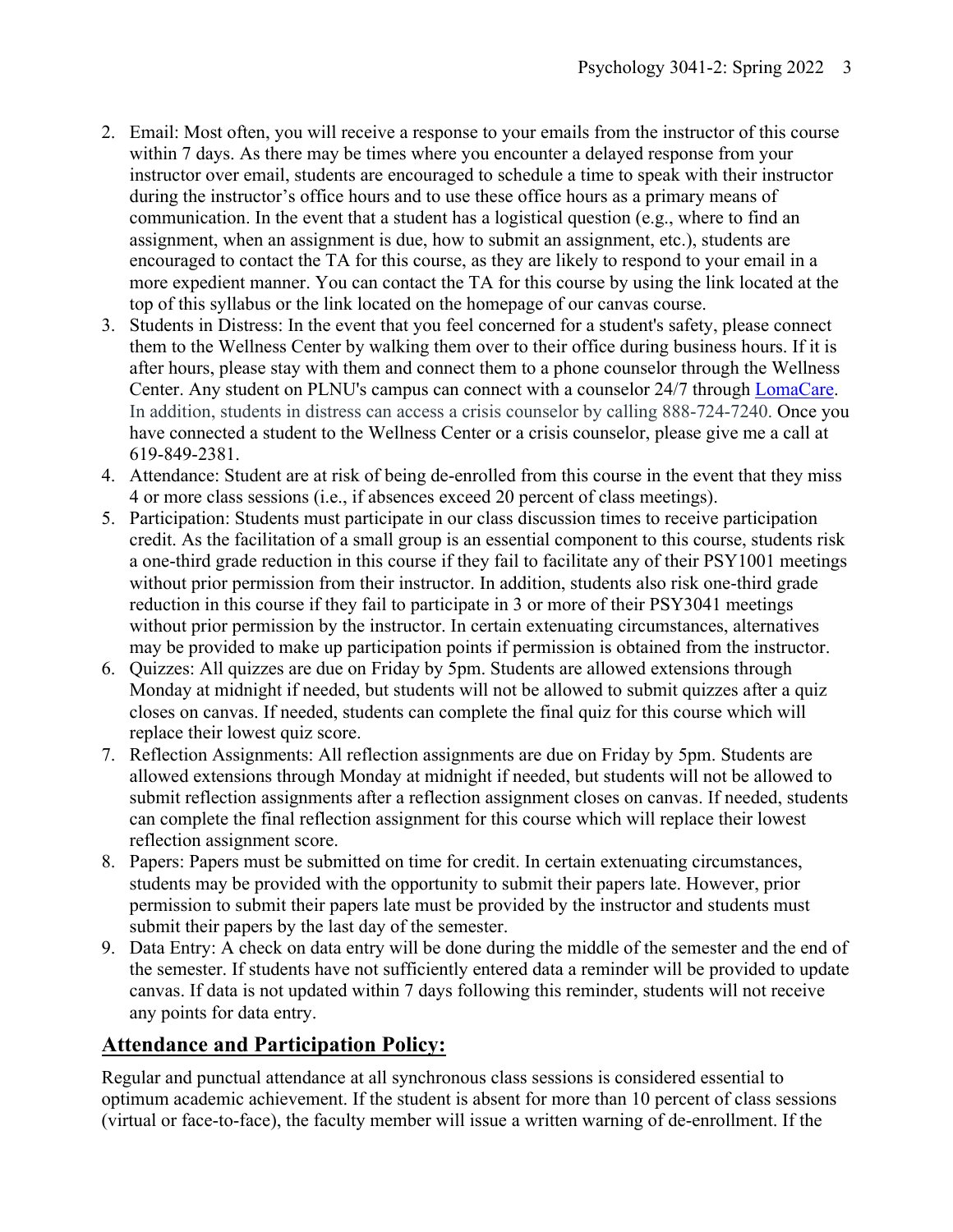absences exceed 20 percent, the student may be de-enrolled without notice until the university drop date or, after that date, receive the appropriate grade for their work and participation. In some courses, a portion of the credit hour content will be delivered asynchronously and attendance will be determined by submitting the assignments by the posted due dates. If absences exceed these limits but are due to university excused health issues, an exception will be granted. A day of attendance in asynchronous content is determined as contributing a substantive note, assignment, discussion, or submission by the posted due date. Failure to meet these standards will result in an absence for that day. Instructors will determine how many asynchronous attendance days are required each week. A complete description of the Academic Policies along can be found in the Undergraduate Academic Catalog.

## **Course Credit Hour Information:**

In the interest of providing sufficient time to accomplish the stated Course Learning Outcomes, this class meets the PLNU credit hour policy for a 3 unit class delivered over 15 weeks. It is anticipated that students will spend a minimum of 37.5 participation hours per credit hour on their coursework. For this course, students will spend an estimated 112.5 total hours meeting the course learning outcomes. The time estimations are provided in the Canvas modules.

## **Academic Honesty Policy:**

Students should demonstrate academic honesty by doing original work and by giving appropriate credit to the ideas of others. Academic dishonesty is the act of presenting information, ideas, and/or concepts as one's own when in reality they are the results of another person's creativity and effort. A faculty member who believes a situation involving academic dishonesty has been detected may assign a failing grade for that assignment or examination, or, depending on the seriousness of the offense, for the course. Faculty will follow and students may appeal using the procedures in the University Catalog. See the **Academic Policies** for definitions of kinds of academic dishonesty and for further policy information.

## **Use of Technology**

In order to be successful in the online environment, you'll need to meet the minimum technology and system requirements; please refer to the Technology and System Requirements information. Additionally, students are required to have headphone speakers compatible with their computer available to use. If a student is in need of technological resources please contact student-techrequest@pointloma.edu. Problems with technology do not relieve you of the responsibility of participating, turning in your assignments, or completing your class work.

## **Copyright Policy:**

Point Loma Nazarene University, as a non-profit educational institution, is entitled by law to use materials protected by US Copyright Act for classroom education. Any use of those materials outside of the class may violate the law. More information on the PLNU Copyright Policy can be found online.

### **State Authorization**

State authorization is a formal determination by a state that Point Loma Nazarene University is approved to conduct activities regulated by that state. In certain states outside California, Point Loma Nazarene University is not authorized to enroll online (distance education) students. If a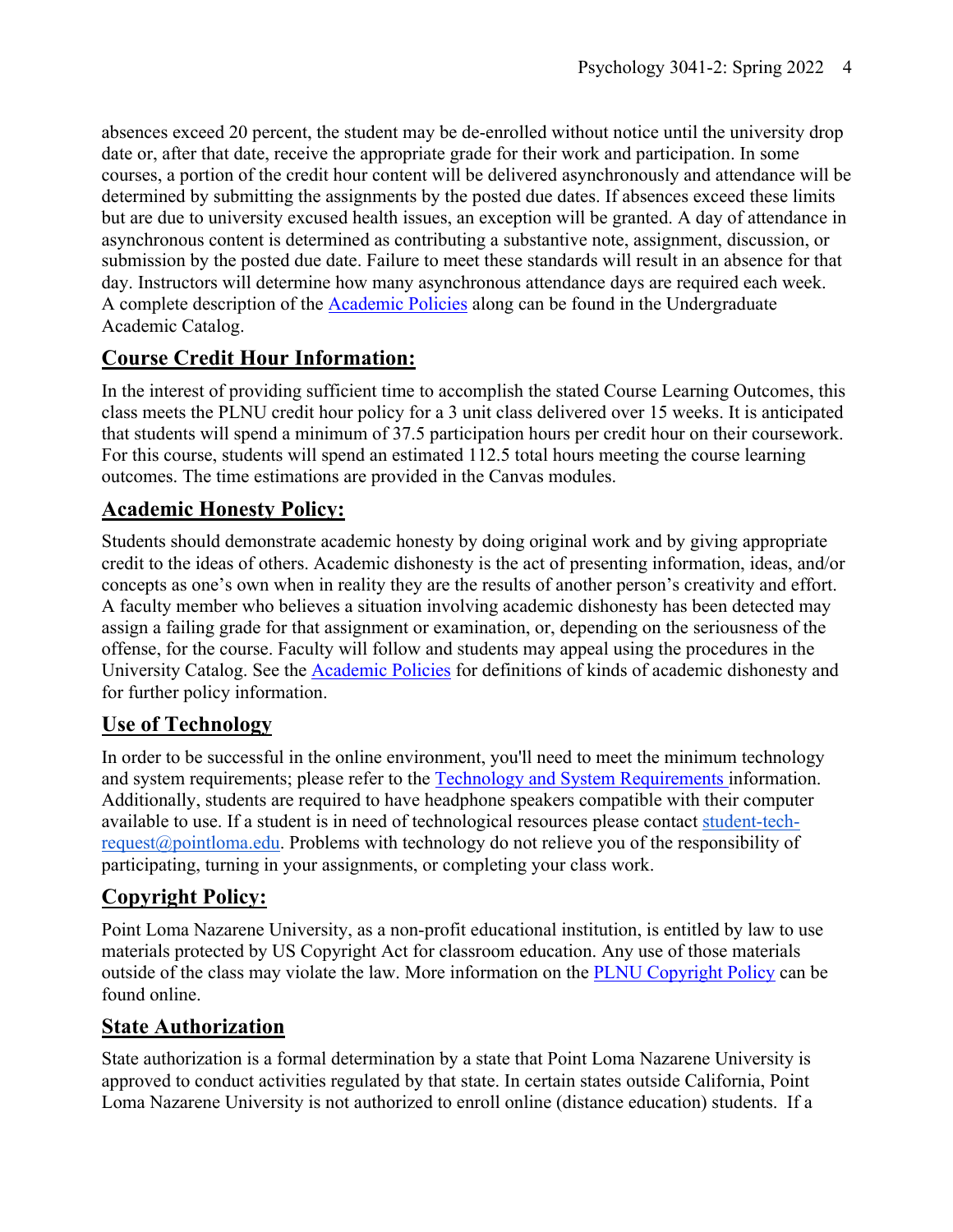student moves to another state after admission to the program and/or enrollment in an online course, continuation within the program and/or course will depend on whether Point Loma Nazarene University is authorized to offer distance education courses in that state. It is the student's responsibility to notify the institution of any change in his or her physical location. Refer to the map on State Authorization to view which states allow online (distance education) outside of California.

### **Academic Accommodations:**

PLNU is committed to providing equal opportunity for participation in all its programs, services, and activities. Students with disabilities may request course-related accommodations by contacting the Educational Access Center (EAC), located in the Bond Academic Center (EAC@pointloma.edu or 619-849-2486). Once a student's eligibility for an accommodation has been determined, the EAC will issue an academic accommodation plan ("AP") to all faculty who teach courses in which the student is enrolled each semester. PLNU highly recommends that students speak with their professors during the first two weeks of each semester/term about the implementation of their AP in that particular course and/or if they do not wish to utilize some or all of the elements of their AP in that course. Students who need accommodations for a disability should contact the EAC as early as possible (i.e., ideally before the beginning of the semester) to assure appropriate accommodations can be provided. It is the student's responsibility to make the first contact with the EAC. Students may find additional support through other campus offices as well including the Office of Spiritual Development, the Tutorial Center, and/or the Wellness Center.

## **Introductory Group Comments:**

The Psychology 1001 small groups are designed to allow first-year students the opportunity to create a community of love where they can find support and encouragement during what can be a very stressful transition to college. The actual format and content of each of these communities will vary depending on the personality makeup of the group. *The role of the Psychology 3041 facilitator is to facilitate the development of the community but not to do the work for their group.*

Perhaps the best way to acquire the skills to lead a group is the experience of being in a group. For this reason, Psychology 3041 will give you the opportunity to have a "group experience" where you can discuss areas of your own personal development in the same way you hope your group members will. *As a result, this class will likely be one of the easiest and most difficult classes you have ever taken!*

Given this, our class time will focus on handling administrative issues, processing issues that arise in the first-year groups, and using the class time to create a "community of love" discussion group ourselves. This course will use a didactic format in the first few weeks, and then will switch to an experiential method. Students who are uncomfortable and unwilling to participate in both aspects of the class should drop at the beginning of the semester. In this practicum the learning experiences will come as you interact with others and experience the stages of group development.

People experience feelings, thoughts, and exhibit behaviors and problems for a variety of reasons (e.g., cultural, gender-related, childhood upbringing, spiritual history). Yet, all people are embedded in a matrix of social relationships. We are social beings that become persons through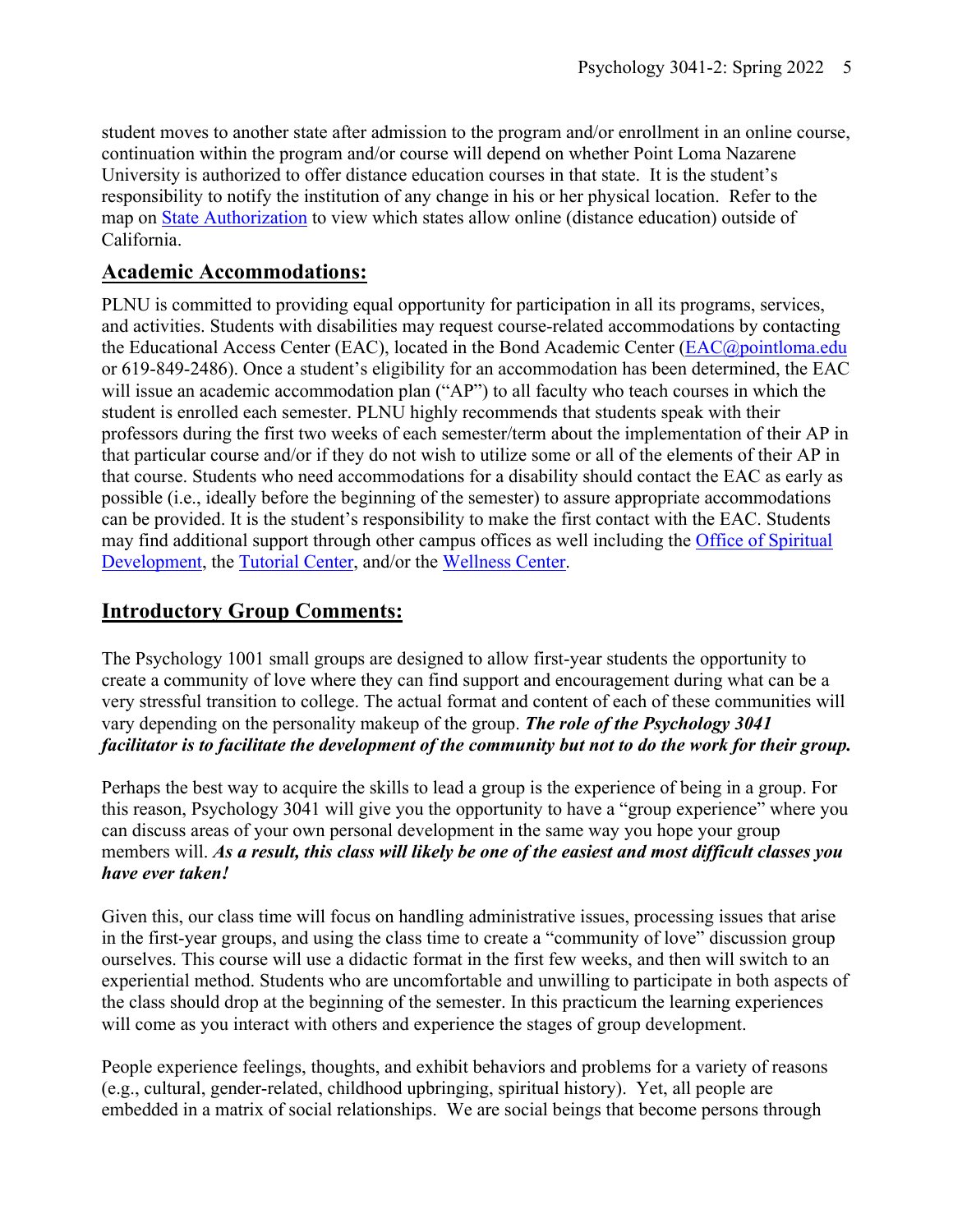relationships, develop problems and idiosyncrasies in and through relationships, and learn, grow and develop strengths and resiliencies in relationships. *Perhaps the greatest task of the human person is to develop and maintain close meaningful relationships.*

We have probably all longed, at one time or another, to clarify a relationship, to be really honest about our positive and negative feelings toward someone. We have probably also desired to receive honest reciprocal feedback about how we affect each other. In society this open communication is rarely engaged in due to many rules about who can say what to whom, including fear of hurting others and losing friends. In many families there are "no talk" rules about certain subjects. In the social laboratory of this class group these kinds of *honest exchanges are not only allowed but encouraged*. You can learn an incredible amount about yourself and your self-in-relation by honest interpersonal exploration. This may not be easy and at times may actually be very stressful, but if you can understand and work out your relationships with the members of the group, it often has significant rewards that carryover to the outside world.

The way you can best help yourself and the group is to *be honest and direct about your feelings in the group at that moment* (in the here-and-now) especially feelings toward other group members and the professor. This is the core of the group! This is not a forced confessional as all individuals have different rates for developing trust and openness.

At first the group may seem strange and frustrating. You may develop feelings of annoyance with the professor wanting them to supply you with answers. I urge you not to give up on the process too early. Help will come as you discuss your feelings and from other group members. Your two major tasks are to *discuss your thoughts and feelings about anything and everything that comes to mind* (especially as these relate to the other members of the group), and to *consistently attend and be on time.* My role is group facilitator. This is different from "professor" who supplies you with information which you passively receive. I will assist you to understand the group and yourself. I will not, however, do the work of the group. This can come only as you risk and strive to be genuine with your feelings and experiences and present with yourself.

Obviously, this group is a place to process what is happening in your own small groups, but you will only be really effective as a group facilitator if you understand yourself. By understanding yourself you can come to understand why you feel and do what you do in your own groups. At times you may also experience some confusion going from group facilitator (in 1001) to group member (in 3041). This is okay and something that we would simply encourage you to bring up during your our class sessions and to talk about within this context of community.

## **Group Privacy:**

It is essential that all members enter into a verbal contract of privacy (both in 1001 and 3041). This means that no one discusses anything that is spoken about in the group outside the group. The professor will also abide by this principle except in cases where consultation is needed or where he is required to report by law (e.g., child, elder, dependent adult, or spousal abuse, or risk to hurt self or others, or court orders). You may share your experience of group (what you are learning about groups and yourself) with others outside group but never disclose the names or experiences of other members. It is also best if group members not discuss the group together outside the group, but if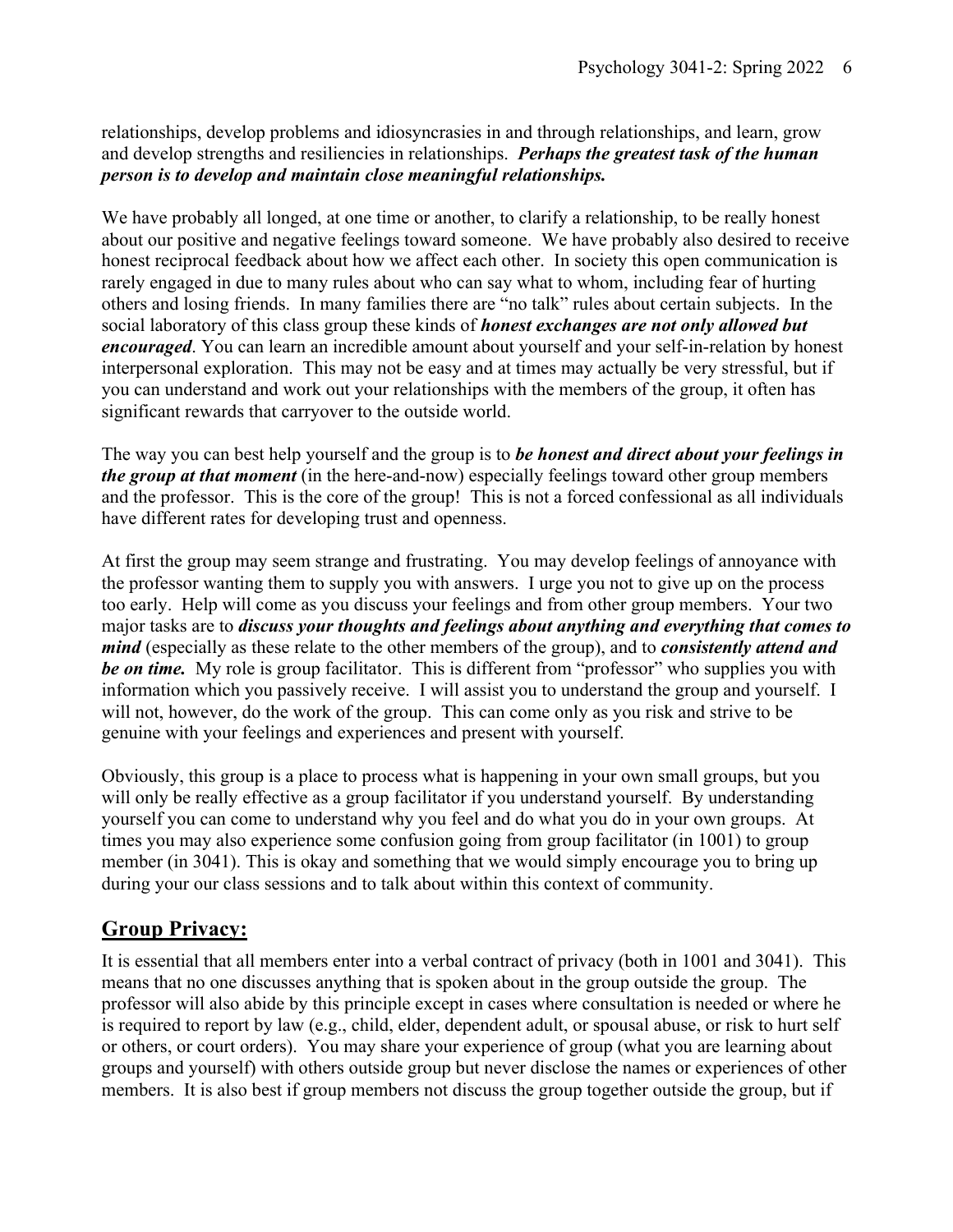you do, we ask that you take responsibility to discuss the salient aspects of the conversation inside the group.

### **Group Attendance and Participation:**

You are the group facilitator for your 1001 group. Due to the nature of this course there are no excuses for NOT meeting your group promptly and consistently at the appointed place. The only possible excused absence is if you are near death (I am not kidding). In the professional clinical world this would be equivalent to "standing up" your client who was there in need of your help. If you are not there at your small group everything falls apart. *Given this, you may receive a one-third grade reduction in this course, if you fail to facilitate any of your PSY1001 meetings without prior permission by the instructor.* In other words, if you had a B- and had an unexcused absence from your PSY1001 group time, you would receive a C+. Please talk to me immediately if you know you will miss a group session.

In addition, it is extremely important that you are regularly attending and participating in our class times. Without any individual group member present, the group dynamics change and your absence effects the overall wellbeing of the group. *Given this, you may also receive a one-third grade reduction in this course, if you fail to participate in 3 or more of our class sessions.*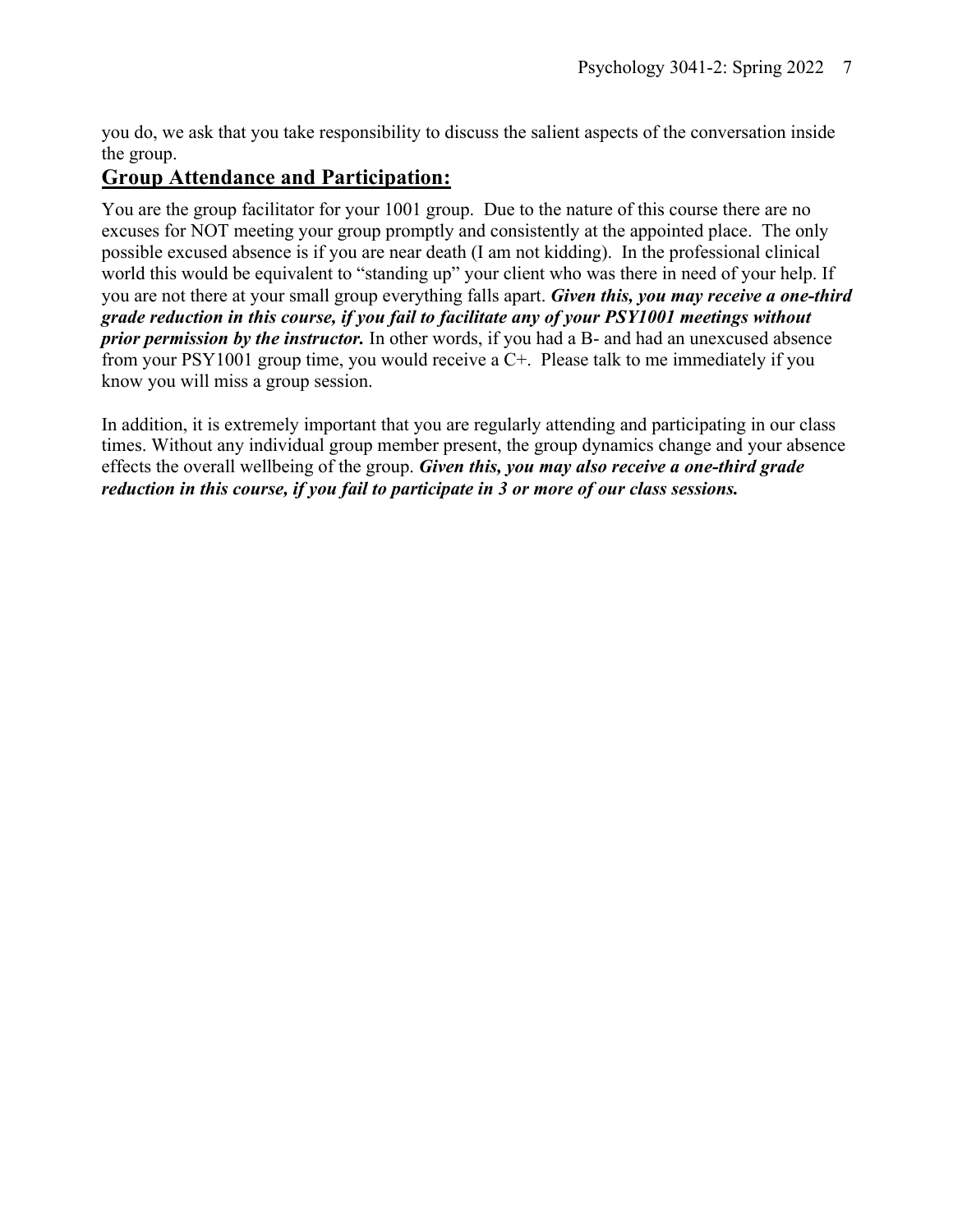## **Week 1 – Getting Your Small Group Started**

#### *Week 1 Overview*

This week we will review the policies and requirements for this course. In addition, we will review some initial strategies to get your group members talking.

### *Student Learning Outcomes*

- 1. Review and participate in "ice breaker" activities.
- 2. Discuss course requirements and expectations.

### *Tasks*

1. Attend and participate in the following class discussions.

• 1/13 – Class 1 Participation

### *Required Readings and Associated Assignments*

Chen, M., & Rybak, C. J. (2004). *Group leadership skills –* 2nd edition. Belmont, CA: Brooks/Cole.

- 1/14 Quiz 1: Ch. 1 Theories and Assumptions
- 1/14 Reflection Assignment 1: Tips for Small Group Leaders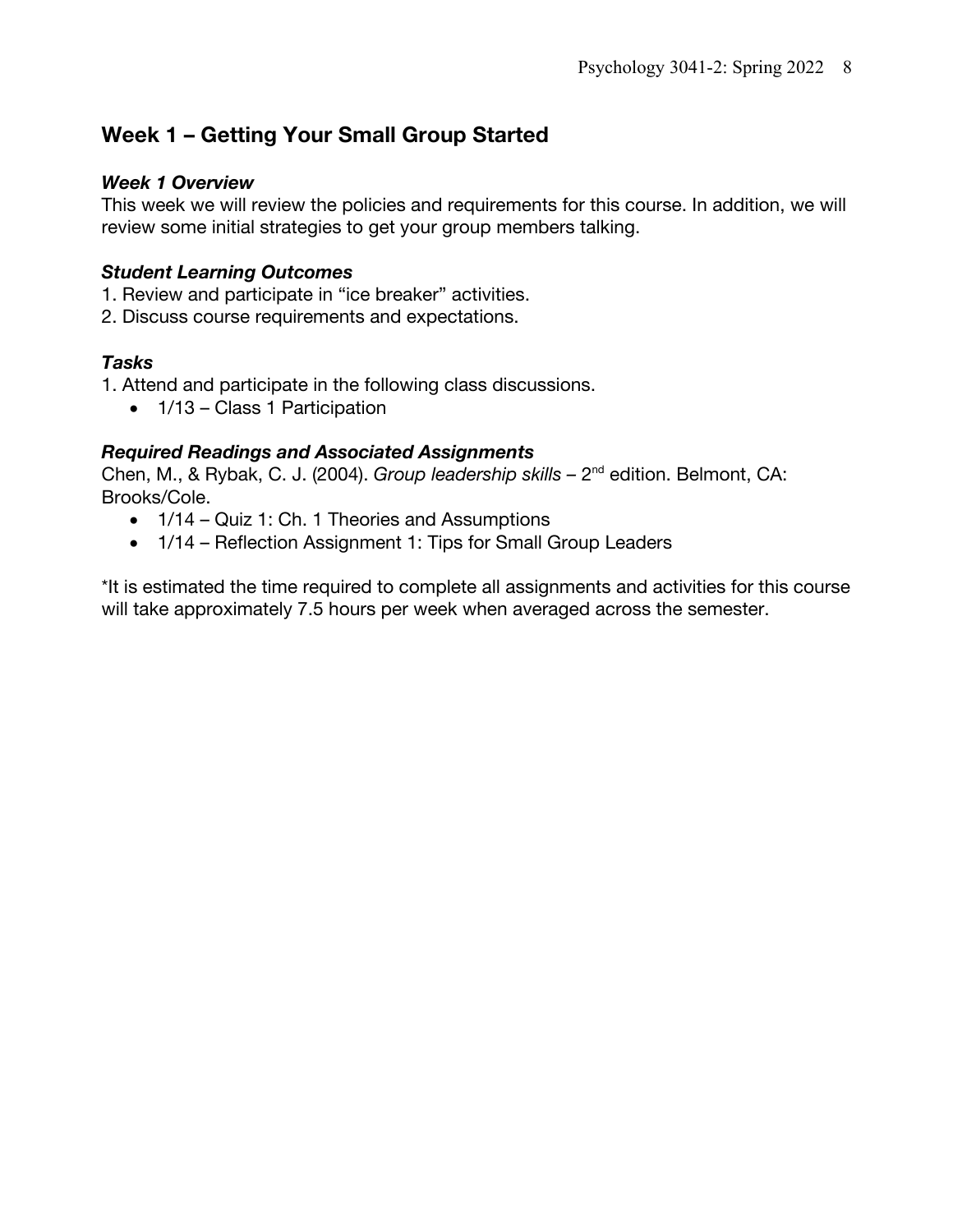## **Week 2 – Getting Your Small Group Started**

#### *Week 2 Overview*

This week we will review some initial strategies to get your group members talking, define the concept of a "community of Love", and discuss the purpose of the small groups.

### *Student Learning Outcomes*

- 1. Review and participate in "ice breaker" activities.
- 2. Discuss the purpose of the small groups.
- 3. Define the concept of a "community of Love" (based on Wesleyan theology).

### *Tasks*

1. Attend and participate in the following class discussions.

- 1/18 Class 2 Participation
- 1/20 Class 3 Participation
- 2. Facilitate your small group.

3. Enter small group member attendance and indicate completion of any relevant small group assignments.

### *Required Readings and Associated Assignments*

Chen, M., & Rybak, C. J. (2004). *Group leadership skills –* 2nd edition. Belmont, CA: Brooks/Cole.

- 1/21 Quiz 2: Ch. 2 On Becoming a Group Leader
- 1/21 Reflection Assignment 2: First Impressions of Your Small Group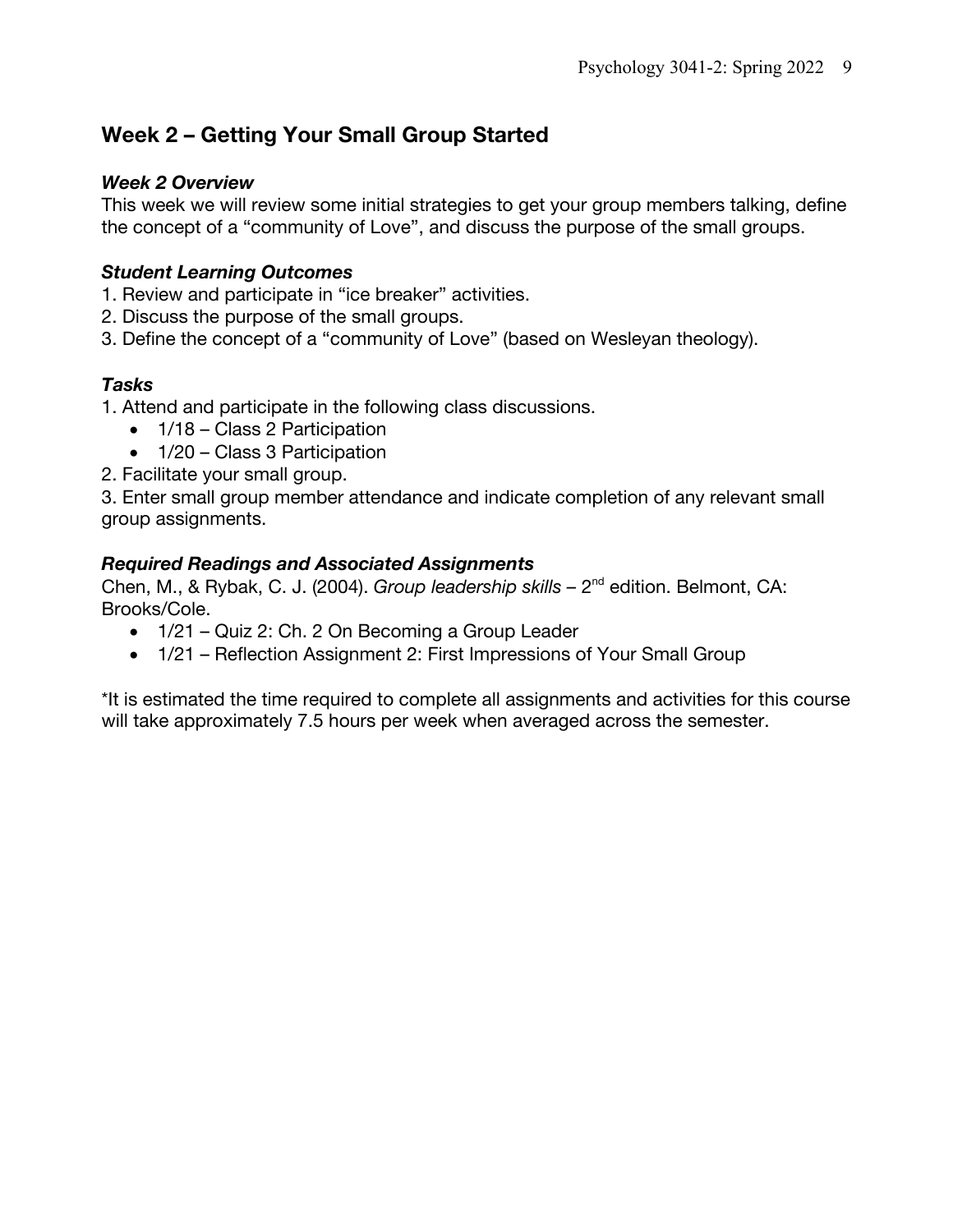## **Week 3 – Structuring Your Small Group**

#### *Week 3 Overview*

This week we will review the different types of groups and how these groups differ in terms of function, focus, and structure. In addition, we will discuss the key characteristics of a support group and how to structure group discussion times.

### *Student Learning Outcomes*

1. Review the different types of groups and how these groups differ in terms of function, focus, and structure.

3. Identify the key characteristics of a support group.

4. Discuss how to structure group discussion times.

### *Tasks*

1. Attend and participate in the following class discussions.

- 1/25 Class 4 Participation
- 1/27 Class 5 Participation
- 2. Facilitate your small group.

3. Enter small group member attendance and indicate completion of any relevant small group assignments.

### *Required Readings and Associated Assignments*

Chen, M., & Rybak, C. J. (2004). *Group leadership skills –* 2nd edition. Belmont, CA: Brooks/Cole.

- 1/28 Quiz 3: Ch.3 Types of Groups and How to Start One from Scratch
- 1/28 Reflection Assignment 3: Boundaries, Privacy, and Self-Disclosure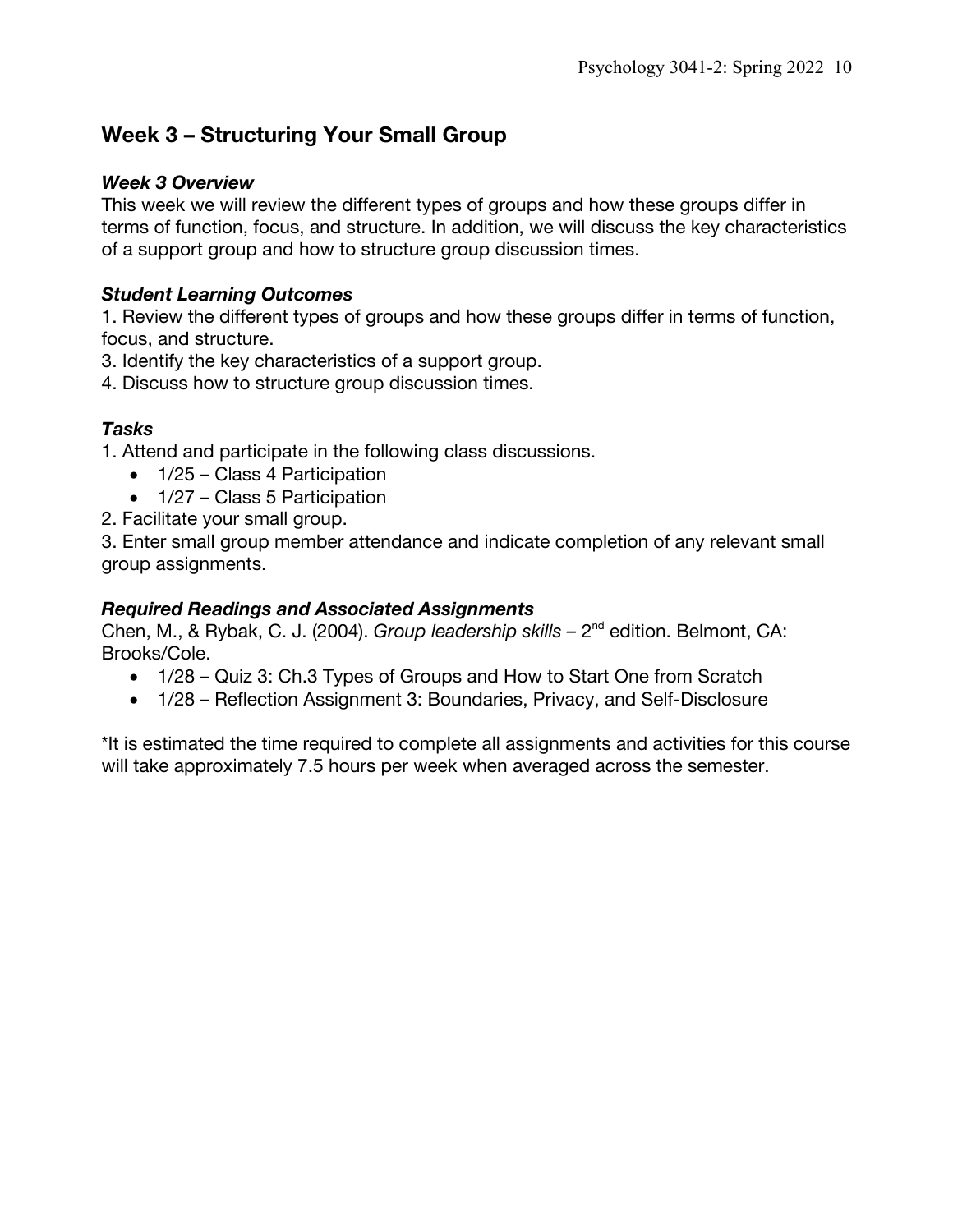## **Week 4 – The Role of the Group Facilitator**

### *Week 4 Overview*

This week we discuss the role of the group facilitator and the key tasks of the group facilitator including the importance of "checking-in" with all group members.

### *Student Learning Outcomes*

1. Reflect on the importance of "checking-in" with all group members and methods for "checking in" within a small group format.

2. Review examples of ground rules and the role of the group facilitator in shaping norms for the small group.

3. Discuss the pros and cons to vulnerability and the importance of sensitivity to individual differences with regard to vulnerability.

### *Tasks*

1. Attend and participate in the following class discussions.

- 2/1 Class 6 Participation 2/3– Class 7 Participation
- 2. Facilitate your small group.

3. Enter small group member attendance and indicate completion of any relevant small group assignments.

### *Required Readings and Associated Assignments*

Chen, M., & Rybak, C. J. (2004). *Group leadership skills –* 2nd edition. Belmont, CA: Brooks/Cole.

- 2/4 Quiz 4: Ch. 4 Fundamental Skills for Group Facilitation and Intervention
- 2/4 Reflection Assignment 4: Interpersonal Perceptions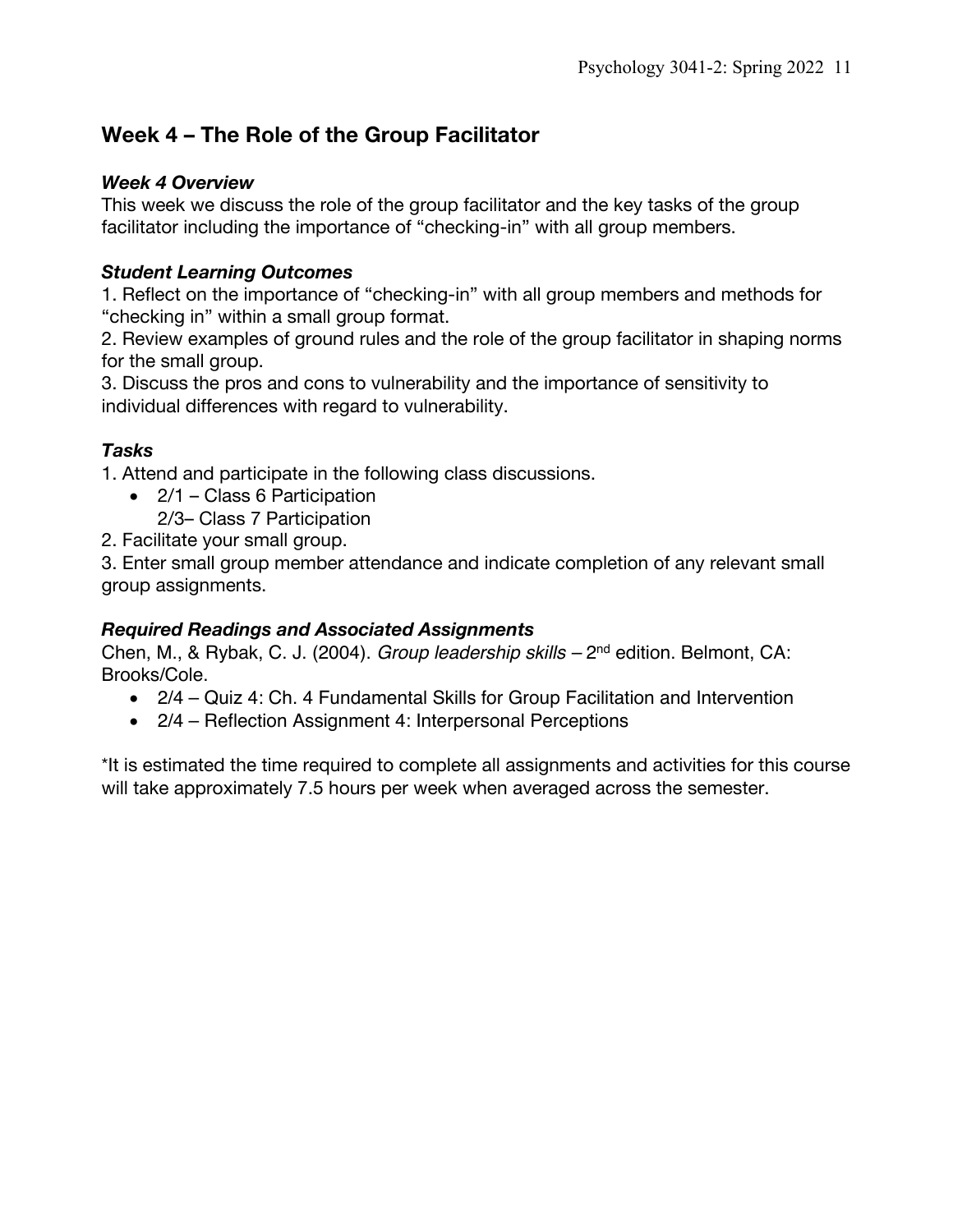## **Week 5 – Small Group Dilemmas**

#### *Week 5 Overview*

This week we will discuss several small group dilemmas and how to effectively manage these challenging situations.

### *Student Learning Outcomes*

- 1. Identify any issues and/or challenges that have come up in the small groups.
- 2. Review several challenging scenario vignettes.
- 3. Discuss how to effectively manage challenging situations.

### *Tasks*

- 1. Attend and participate in the following class discussions.
	- 2/8 Class 8 Participation
	- 2/10 Class 9 Participation
- 2. Facilitate your small group.

3. Enter small group member attendance and indicate completion of any relevant small group assignments.

### *Required Readings and Associated Assignments*

Chen, M., & Rybak, C. J. (2004). *Group leadership skills –* 2nd edition. Belmont, CA: Brooks/Cole.

- 2/11 Quiz 5: Ch.5 The First Session and the Forming Stage
- 2/11 Reflection Assignment 5: Interpersonal Patterns and Responses to Conflict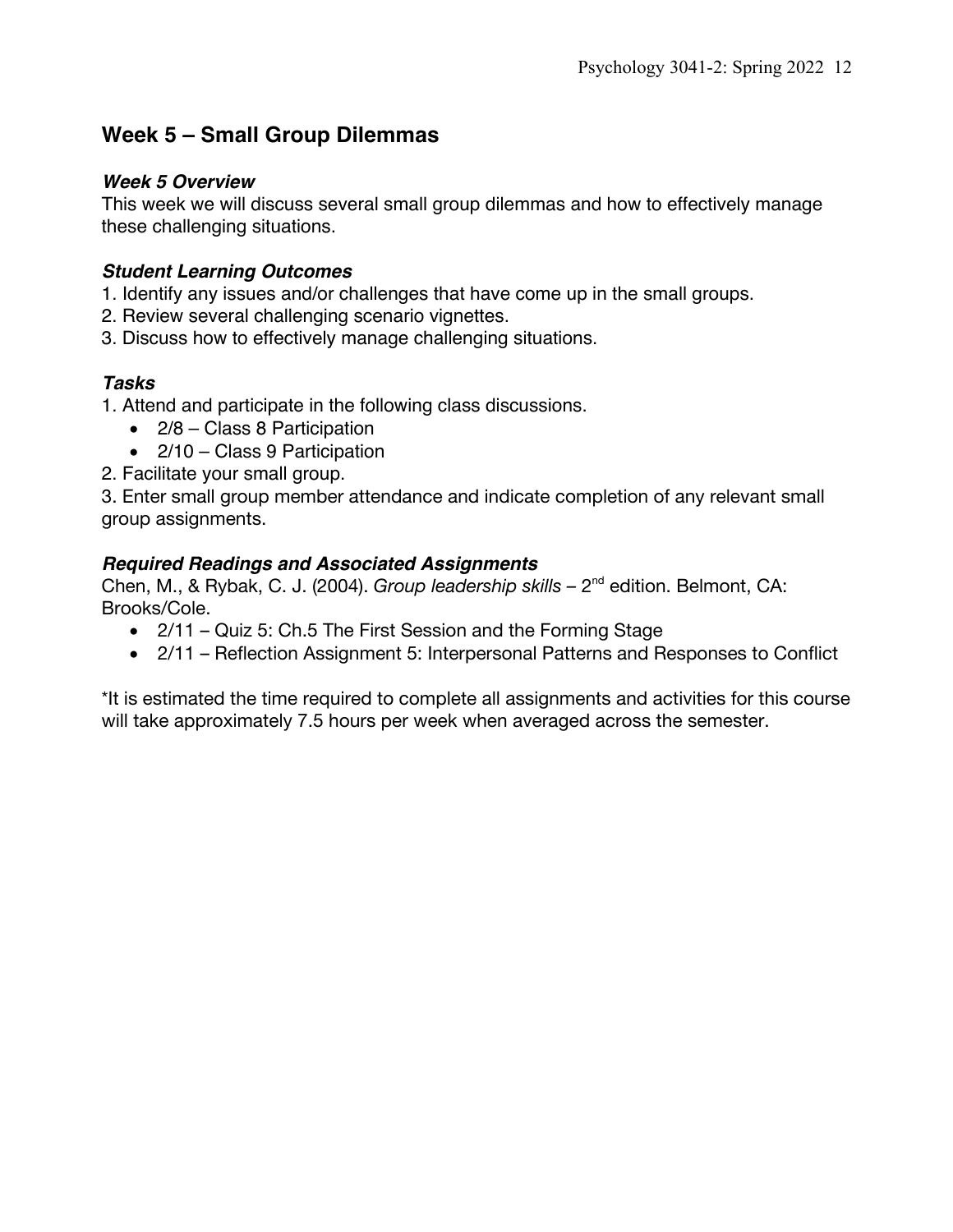## **Week 6 – The Stages of Group Development, Interpersonal Patterns, and Responses to Conflict**

#### *Week 6 Overview*

This week we will review the stages of group development. In addition, we will discuss the pros/cons to interpersonal feedback and how people respond to differently to conflict.

### *Student Learning Outcomes*

1. Review the stages of group development.

2. Discuss the pros/cons to interpersonal feedback and how people respond differently to conflict.

### *Tasks*

1. Attend and participate in the following class discussions.

- 2/15 Class 10 Participation
- 2/17– Class 11 Participation

2. Facilitate your small group.

3. Enter small group member attendance and indicate completion of any relevant small group assignments.

### *Required Readings and Associated Assignments*

Chen, M., & Rybak, C. J. (2004). *Group leadership skills –* 2nd edition. Belmont, CA: Brooks/Cole.

- 2/18 Quiz 6: Ch. 9 Working with Unspoken Tension and Open Conflict
- 2/18 Reflection Assignment 6: Transference and Countertransference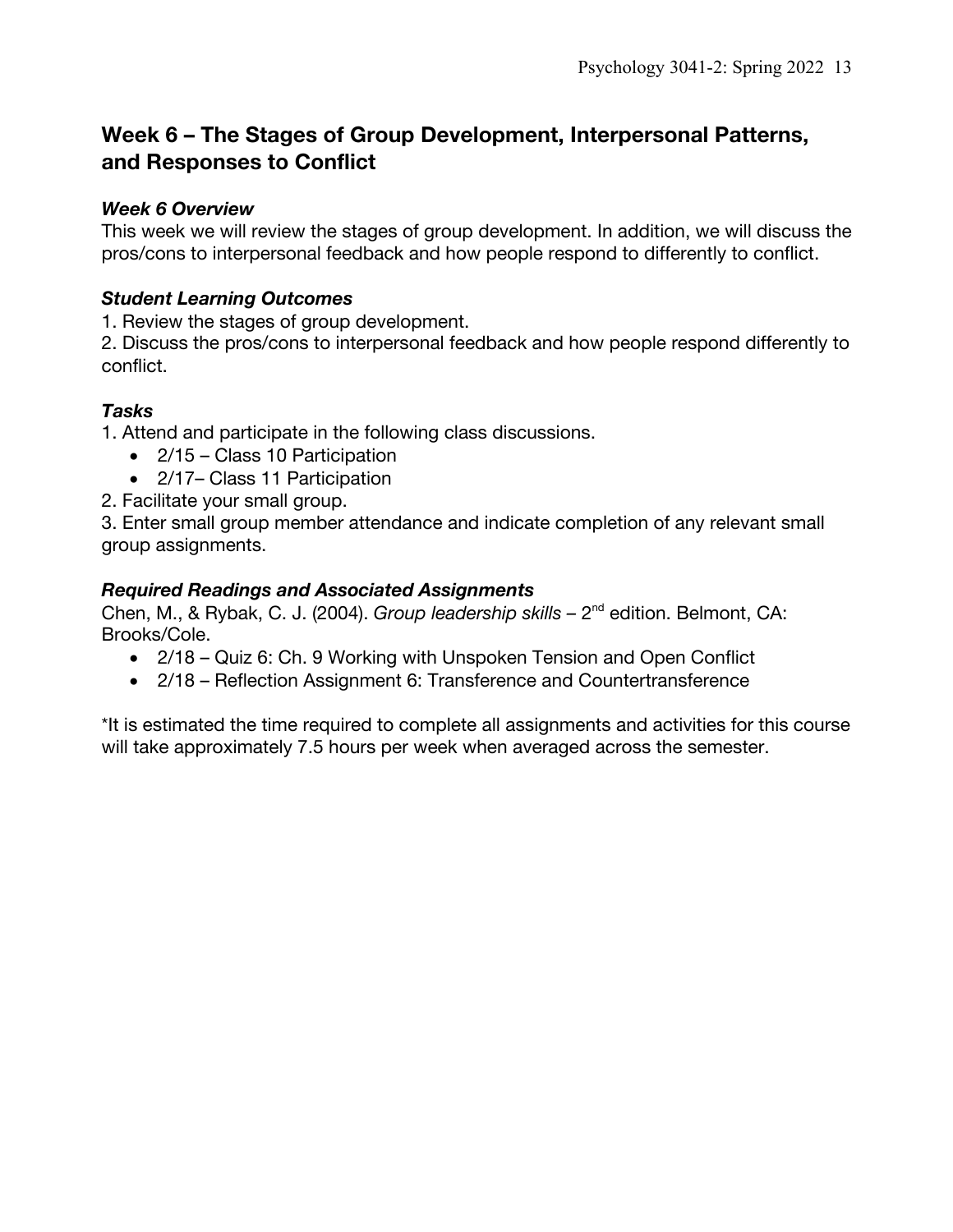## **Week 7 – Transference and Countertransference**

#### *Week 7 Overview*

This week we will review the concepts of transference and countertransference, discuss examples of transference and countertransference, and identify strategies to effectively manage transference and countertransference in the group context. In addition, we will discuss the importance for a group facilitator to be able to set compassionate boundaries.

#### *Student Learning Outcomes*

- 1. Review the concepts of transference and countertransference.
- 2. Identify strategies to effectively manage transference and countertransference.

#### *Tasks*

- 1. Attend and participate in the following class discussions.
	- 2/22 Class 12 Participation
	- 2/24 Class 13 Participation
- 2. Facilitate your small group.

3. Enter small group member attendance and indicate completion of any relevant small group assignments.

#### *Required Readings and Associated Assignments*

• 2/25 – Data Entry: Mid-Semester Check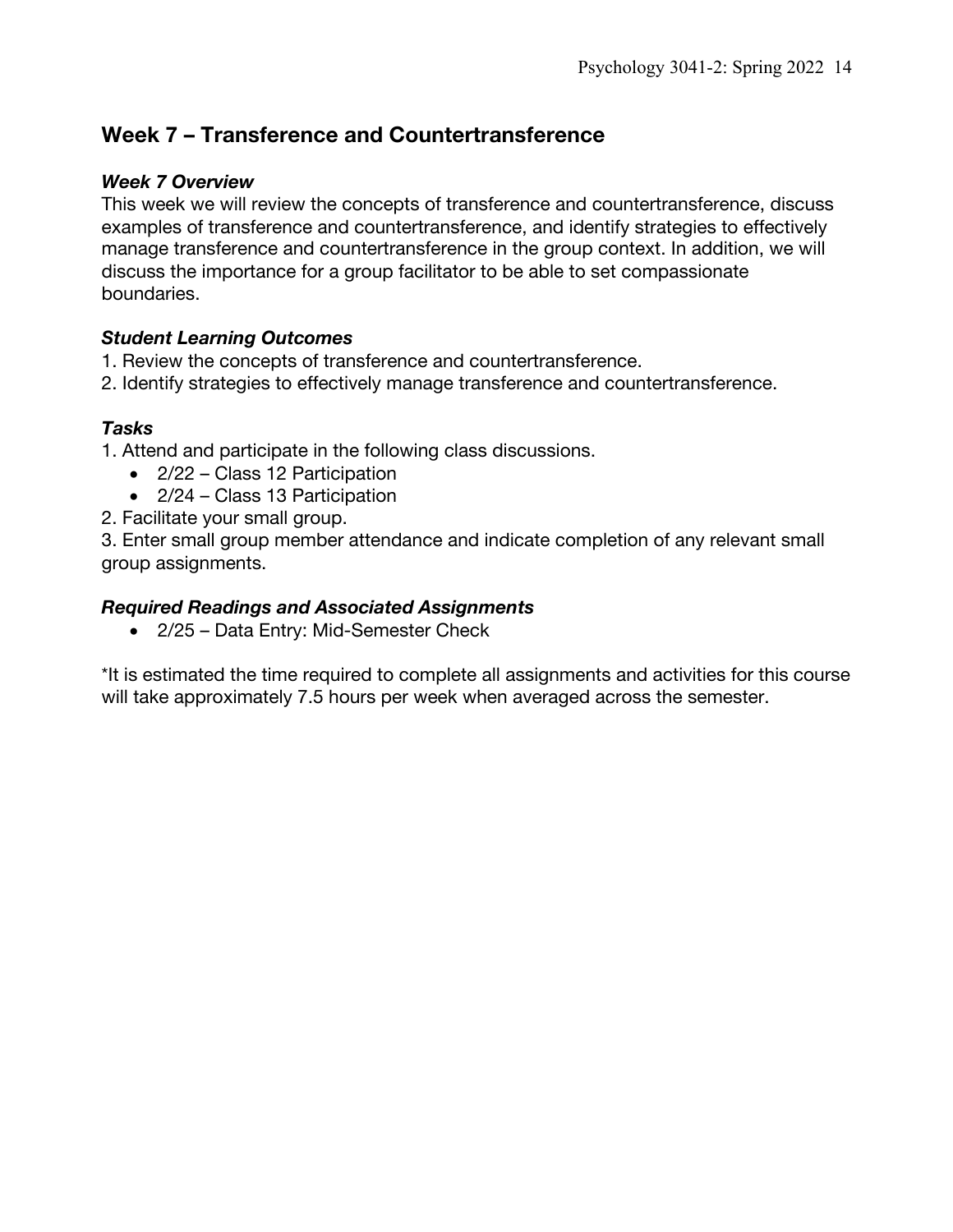## **Week 8 – Self-Disclosure and Sharing Your Story**

#### *Week 8 Overview*

This week we will discuss the different types of self-disclosure and the different ways to share your story.

### *Student Learning Outcomes*

- 1. Review the different types of self-disclosure.
- 2. Process the pros/cons to the different types of self-disclosure.
- 3. Discuss the different methods of sharing your story.

### *Tasks*

1. Attend and participate in the following class discussions.

- 3/1 Class 14 Participation
- 3/3 Class 15 Participation
- 2. Facilitate your small group.

3. Enter small group member attendance and indicate completion of any relevant small group assignments.

### *Required Readings and Associated Assignments*

• 3/4 – Paper 1: Group Perceptions Paper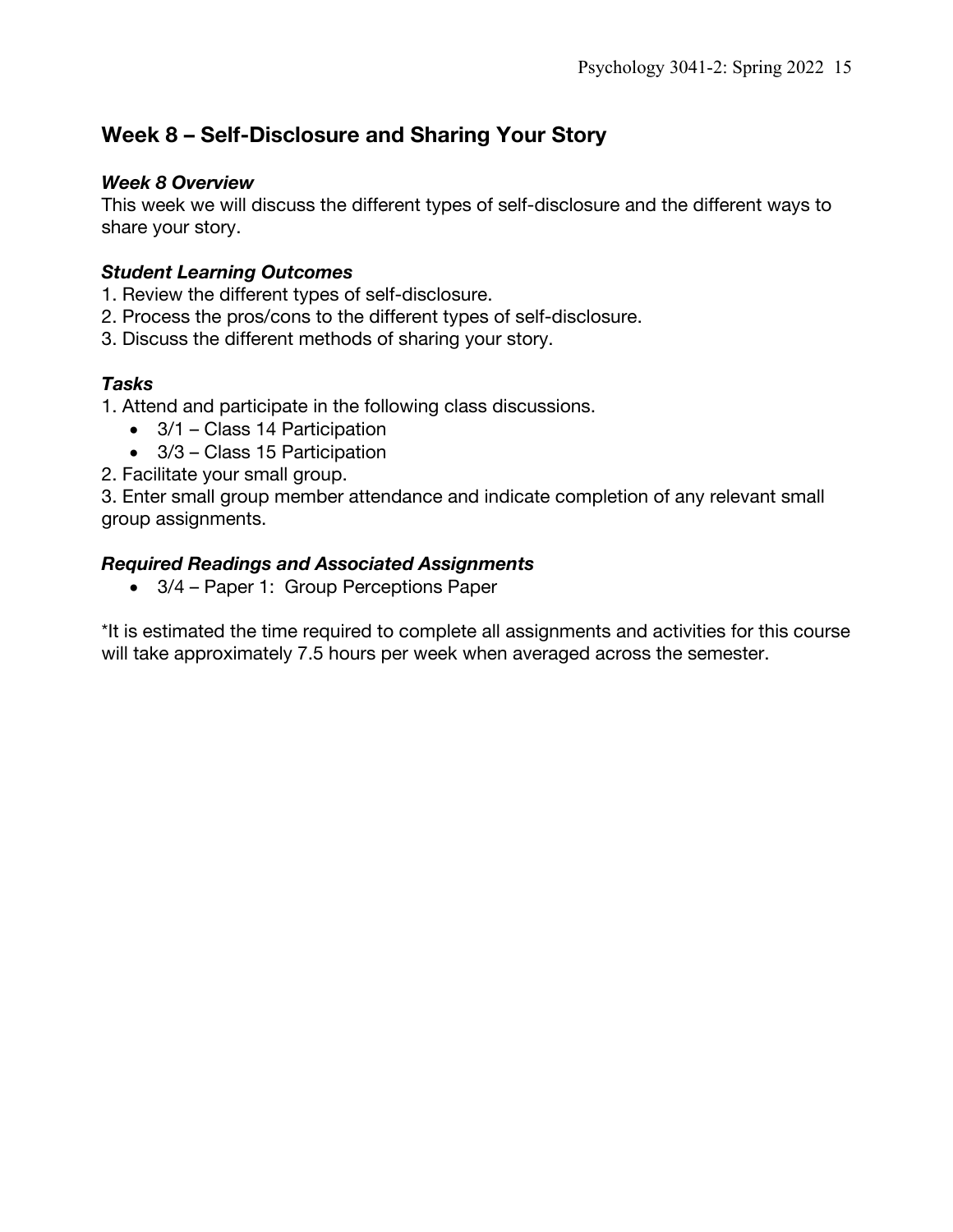## **Week 9 – Self-Disclosure and Sharing Your Story**

#### *Week 9 Overview*

This week we will discuss the different types of self-disclosure and the different ways to share your story.

### *Student Learning Outcomes*

- 1. Review the different types of self-disclosure.
- 2. Process the pros/cons to the different types of self-disclosure.
- 3. Discuss the different methods of sharing your story.

### *Tasks*

1. Attend and participate in the following class discussions.

- 3/15 Class 16 Participation
- 3/17 Class 17 Participation
- 2. Facilitate your small group.

3. Enter small group member attendance and indicate completion of any relevant small group assignments.

### *Required Readings and Associated Assignments*

Chen, M., & Rybak, C. J. (2004). *Group leadership skills –* 2nd edition. Belmont, CA: Brooks/Cole.

- 3/18 Quiz 7: Ch. 10 Taking Risks in Communication
- 3/18 Reflection Assignment 7: Sharing Your Story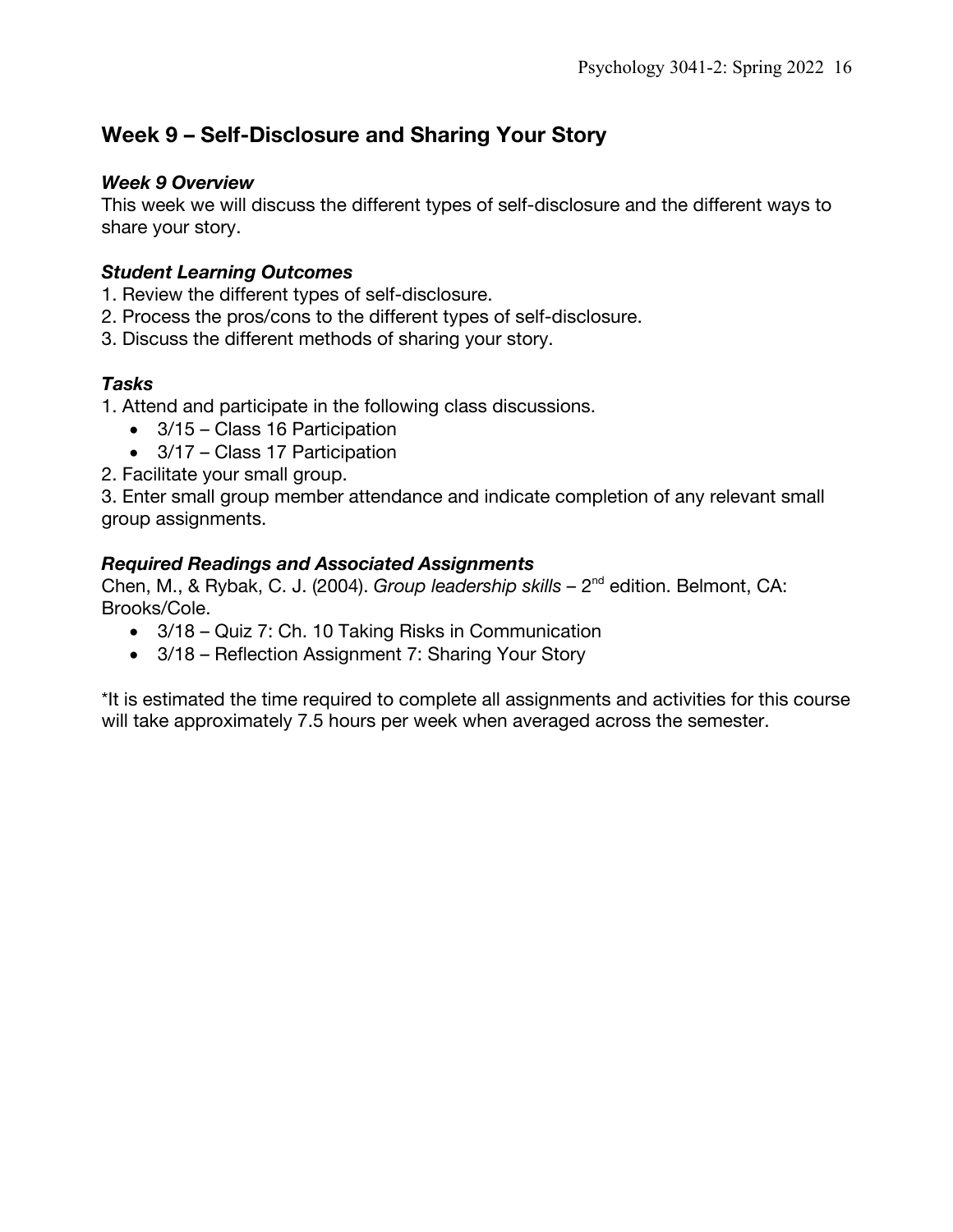## **Week 10 – Group Perceptions, Group Roles, and the Group Process**

#### *Week 10 Overview*

This week we will review the different roles group members may play within the group, discuss ways of providing interpersonal feedback, and process the importance of communicating across individual differences within the group process.

#### *Student Learning Outcomes*

1. Review the different roles group members may play within the group.

2. Discuss ways of providing interpersonal feedback.

3. Process the importance of communicating across individual differences within the group process.

### *Tasks*

1. Attend and participate in the following class discussions.

- 3/22 Class 18 Participation
- 2/24 Class 19 Participation
- 2. Facilitate your small group.

3. Enter small group member attendance and indicate completion of any relevant small group assignments.

#### *Required Readings and Associated Assignments*

Chen, M., & Rybak, C. J. (2004). *Group leadership skills –* 2nd edition. Belmont, CA: Brooks/Cole.

- 3/25 Quiz 8: Ch. 11 Advanced Steps into the Here-and-Now
- 3/25 Reflection Assignment 8: Gifts and Growth Areas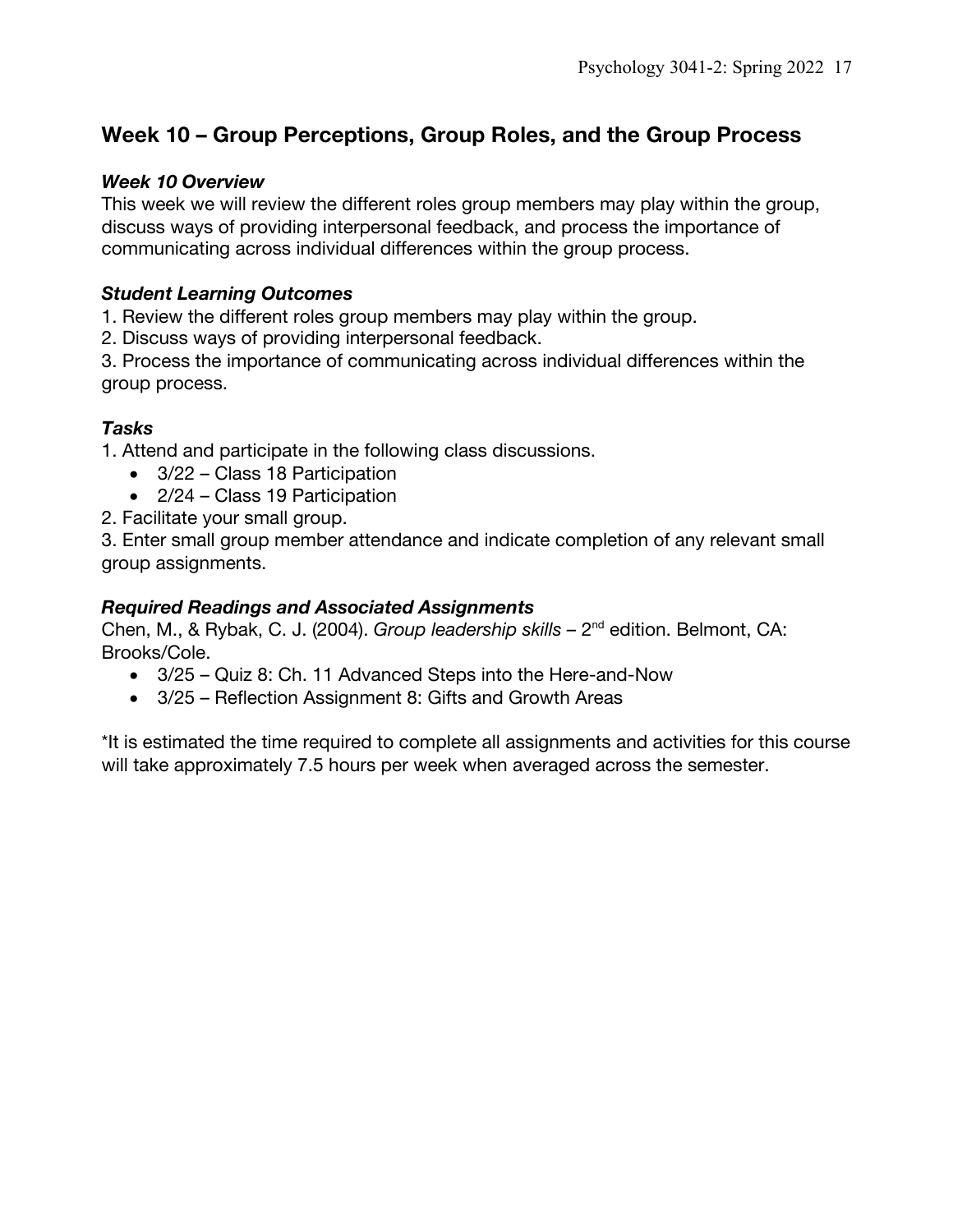## **Week 11 – Group Perceptions, Group Roles, and the Group Process**

#### *Week 11 Overview*

This week we will continue to review the different roles group members may play within the group, continue to discuss ways of providing interpersonal feedback, and continue to process the importance of communicating across individual differences within the group process.

#### *Student Learning Outcomes*

1. Review the different roles group members may play within the group.

2. Discuss ways of providing interpersonal feedback.

3. Process the importance of communicating across individual differences within the group process.

### *Tasks*

1. Attend and participate in the following class discussions.

- 3/29 Class 20 Participation
- 3/31 Class 21 Participation
- 2. Facilitate your small group.

3. Enter small group member attendance and indicate completion of any relevant small group assignments.

#### *Required Readings and Associated Assignments*

Chen, M., & Rybak, C. J. (2004). *Group leadership skills –* 2nd edition. Belmont, CA: Brooks/Cole.

- 4/1 Quiz 9: Ch. 12 Process Illumination
- 4/1 Reflection Assignment 9: Letter to a New Leader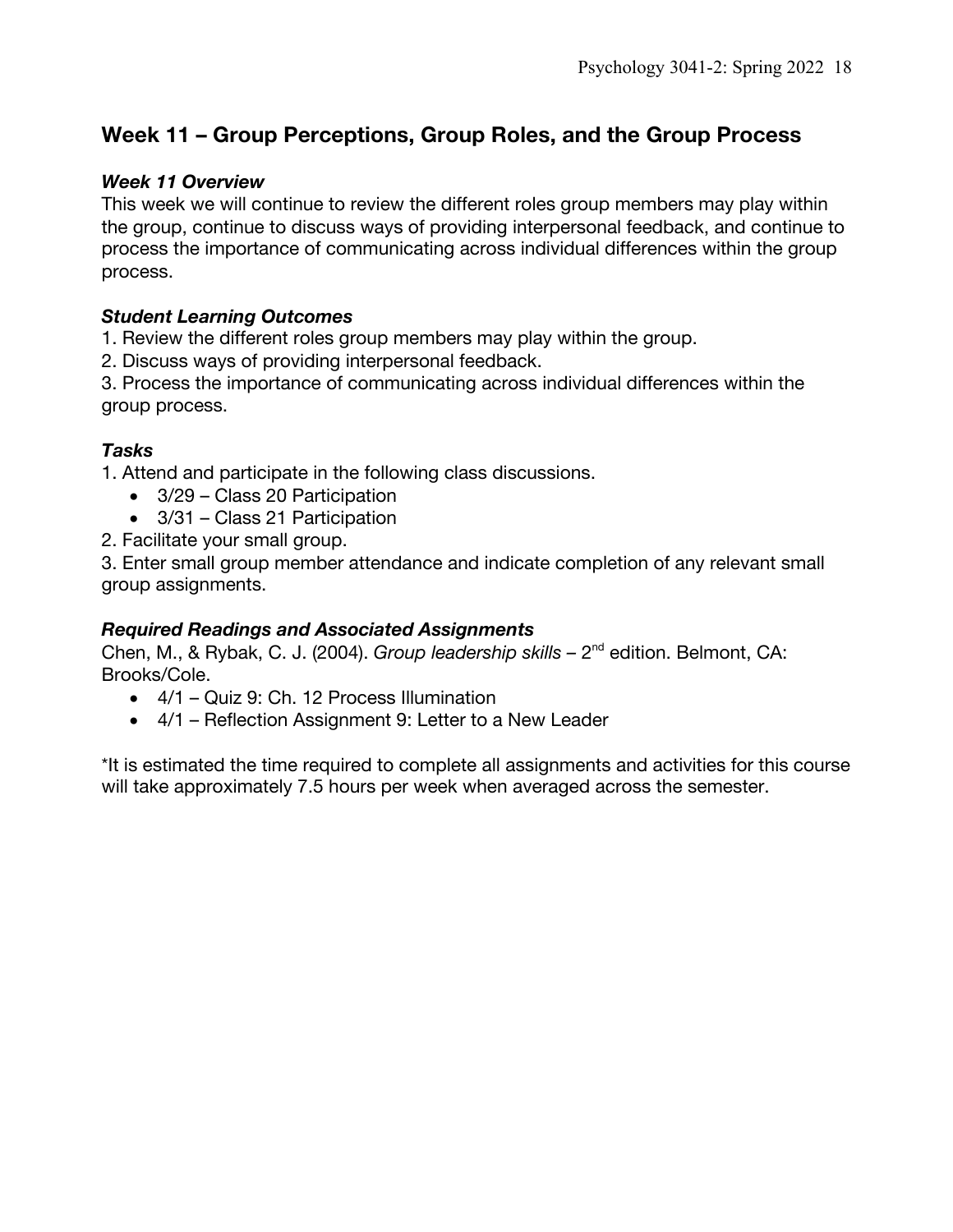## **Week 12 – Insight and Interpersonal Learning within the Group Context**

#### *Week 12 Overview*

This week we will discuss the importance of insight and interpersonal learning within the context of a support group. In addition, we will share some the insights gained through the experience of facilitating a small group this semester, including a personal reflection on strengths and growth areas.

#### *Student Learning Outcomes*

1. Discuss the importance of building insight within the context of a support group.

2. Process some of the insights gained though the experience of facilitating a small group this semester.

3. Share personal strengths and growth areas as a group facilitator.

### *Tasks*

1. Attend and participate in the following class discussions.

- 4/5 Class 22 Participation
- 4/7 Class 23 Participation
- 2. Facilitate your small group.

3. Enter small group member attendance and indicate completion of any relevant small group assignments.

### *Required Readings and Associated Assignments*

Chen, M., & Rybak, C. J. (2004). *Group leadership skills –* 2nd edition. Belmont, CA: Brooks/Cole.

- 4/8 Quiz 10: Ch 14 Skills of Termination: Completing the Cycle
- 4/8 Reflection Assignment 10: Saying Goodbye to Your Small Group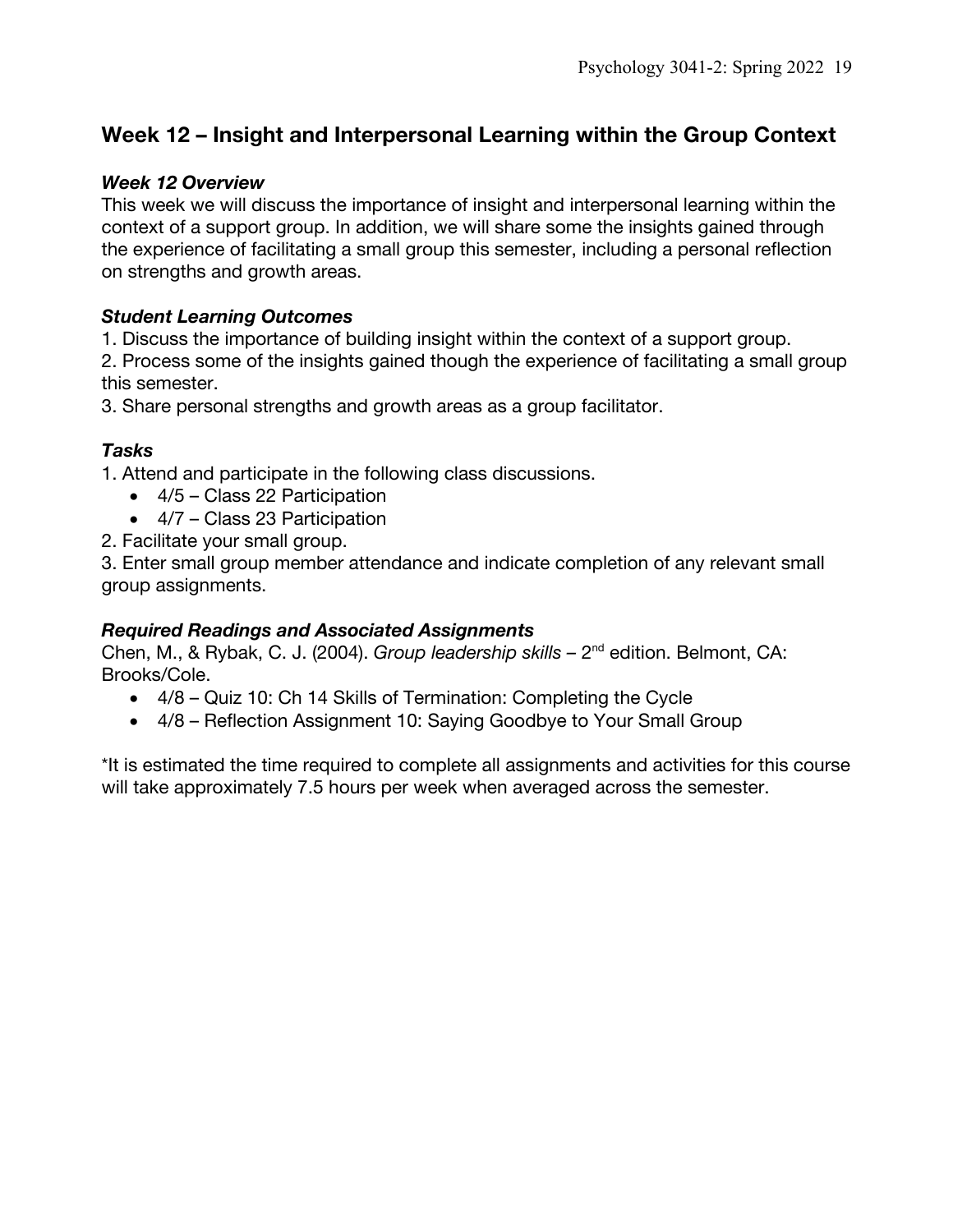## **Week 13 – Insight and Interpersonal Learning within the Group Context**

#### *Week 13 Overview*

This week we will discuss the importance of insight and interpersonal learning within the context of a support group. In addition, we will share some the insights gained through the experience of facilitating a small group this semester, including a personal reflection on strengths and growth areas.

#### *Student Learning Outcomes*

1. Discuss the importance of building insight within the context of a support group.

2. Process some of the insights gained though the experience of facilitating a small group this semester.

3. Share personal strengths and growth areas as a group facilitator.

### *Tasks*

1. Attend and participate in the following class discussions.

- 4/12 Class 24 Participation
- 4/14 Easter Break (No Class)

2. Enter small group member attendance and indicate completion of any relevant small group assignments.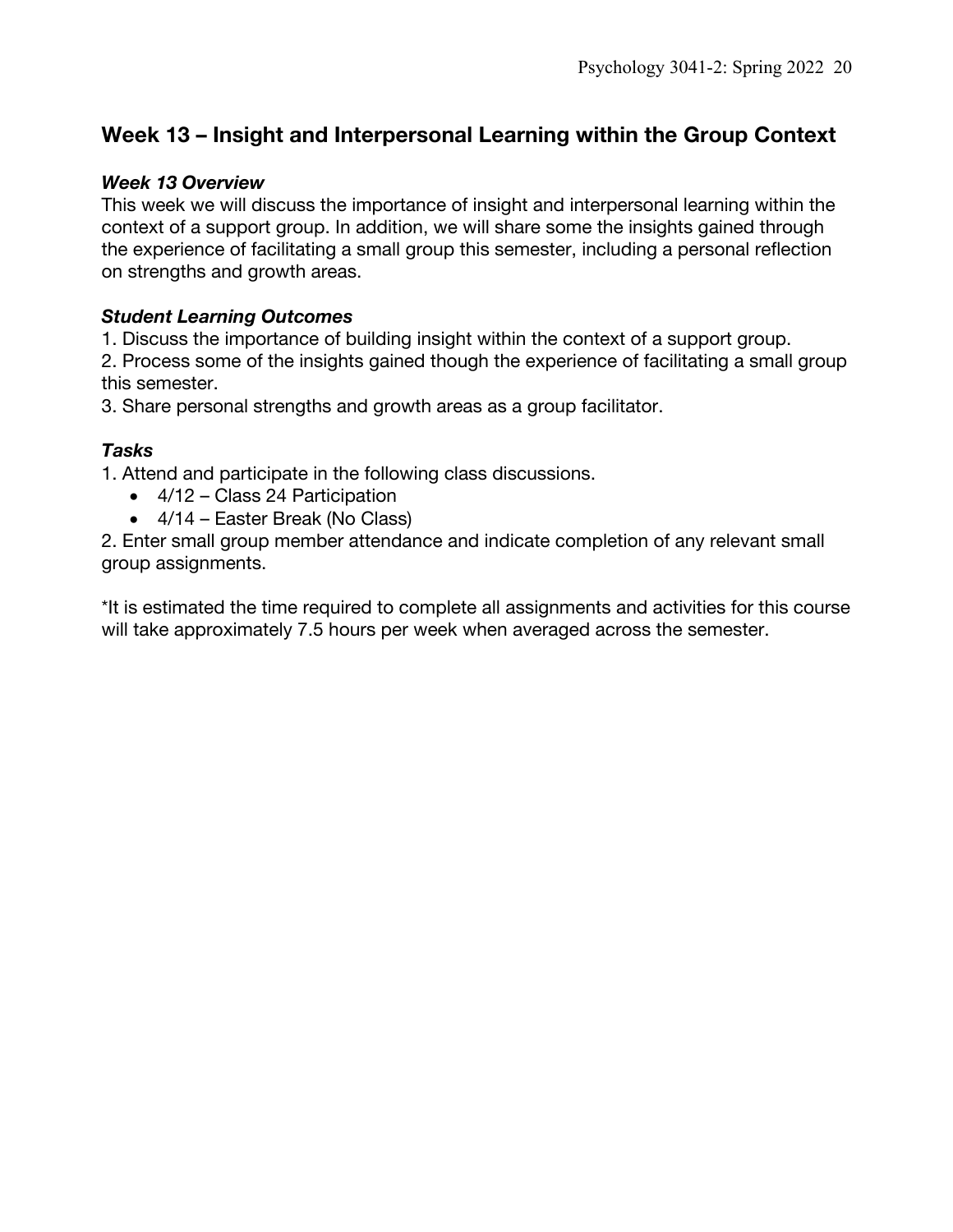## **Week 14 – Ending Our Small Groups**

#### *Week 14 Overview*

This week we will discuss the importance of ending your group well and the key skills required for providing closure to your group time. In addition, we will begin our process of ending our group time. In particular, we will begin to process individual differences in terms of saying goodbye, feelings about our group time ending, and the lessons learned through this experience.

### *Student Learning Outcomes*

- 1. Discuss the importance of closure within the group process.
- 2. Review the different strategies for concluding the group time.
- 3. Process thoughts and feelings about ending our small group time.
- 4. Process individual differences with regard to saying goodbye.

### *Tasks*

1. Attend and participate in the following class discussions.

- 4/19 Class 25 Participation
- 4/21 Class 26 Participation
- 2. Facilitate your small group.

3. Enter small group member attendance and indicate completion of any relevant small group assignments.

### *Required Readings and Associated Assignments*

- 4/22 Quiz 11: Ch. 7 Leading Semi-structured Groups
- 4/22 Reflection Assignment 11: Saying Goodbye to Our Small Group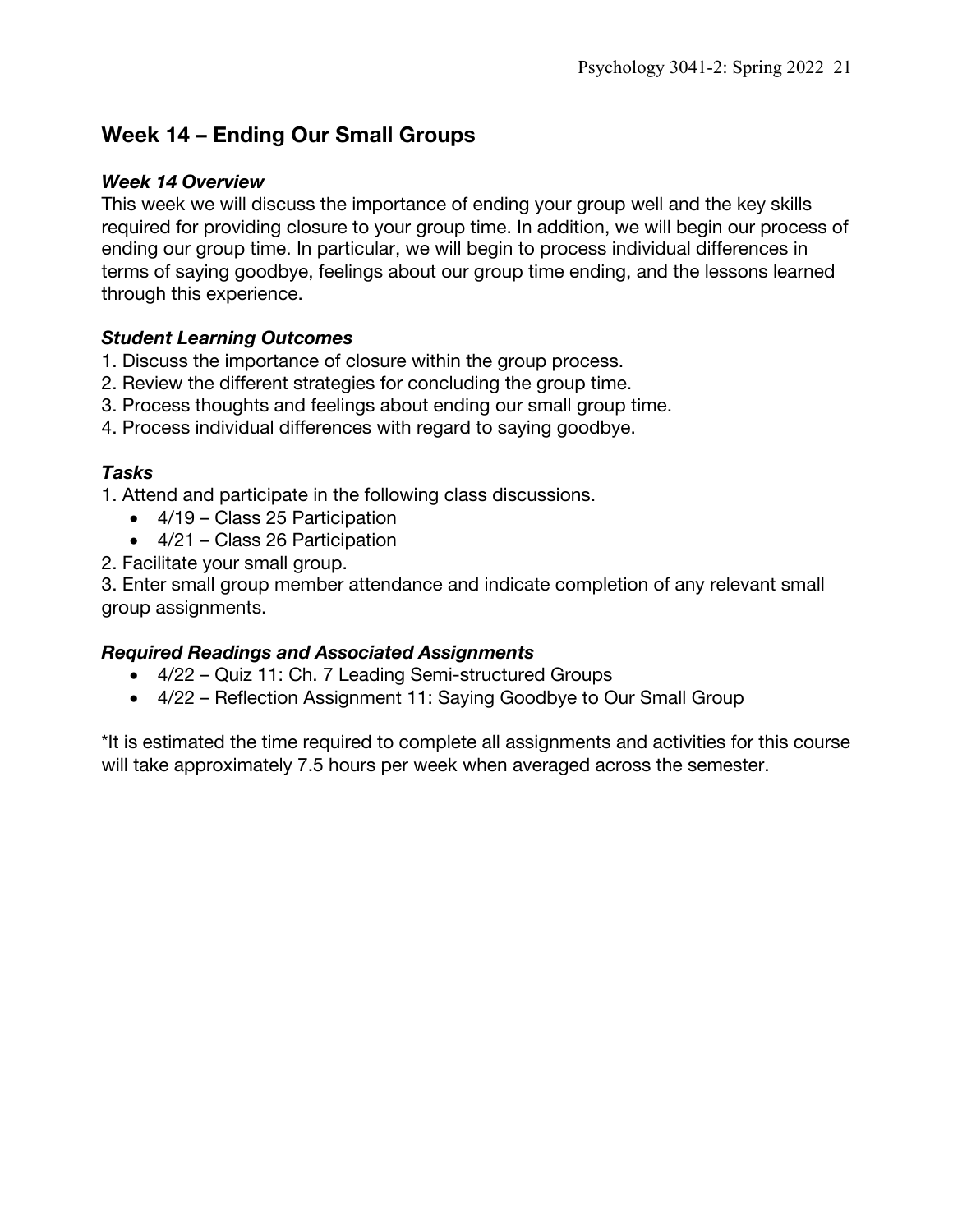## **Week 15 – Ending Our Small Groups**

#### *Week 15 Overview*

This week we will continue our process of ending our group time. In particular, students will be given the opportunity to share what they have learned from one another and practice saying goodbye within the group context.

### *Student Learning Outcomes*

- 1. Discuss feelings about ending our group time.
- 2. Reflect on lessons learned through this experience.
- 3. Share interpersonal learning.
- 4. Practice saying goodbye within the group context.

#### *Tasks*

1. Attend and participate in the following class discussions.

- 4/26 Class 27 Participation
- 4/28 Class 28 Participation
- 2. Facilitate final small group.

3. Enter small group member attendance and indicate completion of any relevant small group assignments.

### *Required Readings and Associated Assignments*

Chen, M., & Rybak, C. J. (2004). *Group leadership skills –* 2nd edition. Belmont, CA: Brooks/Cole.

• 4/29 – Data Entry: Final Check